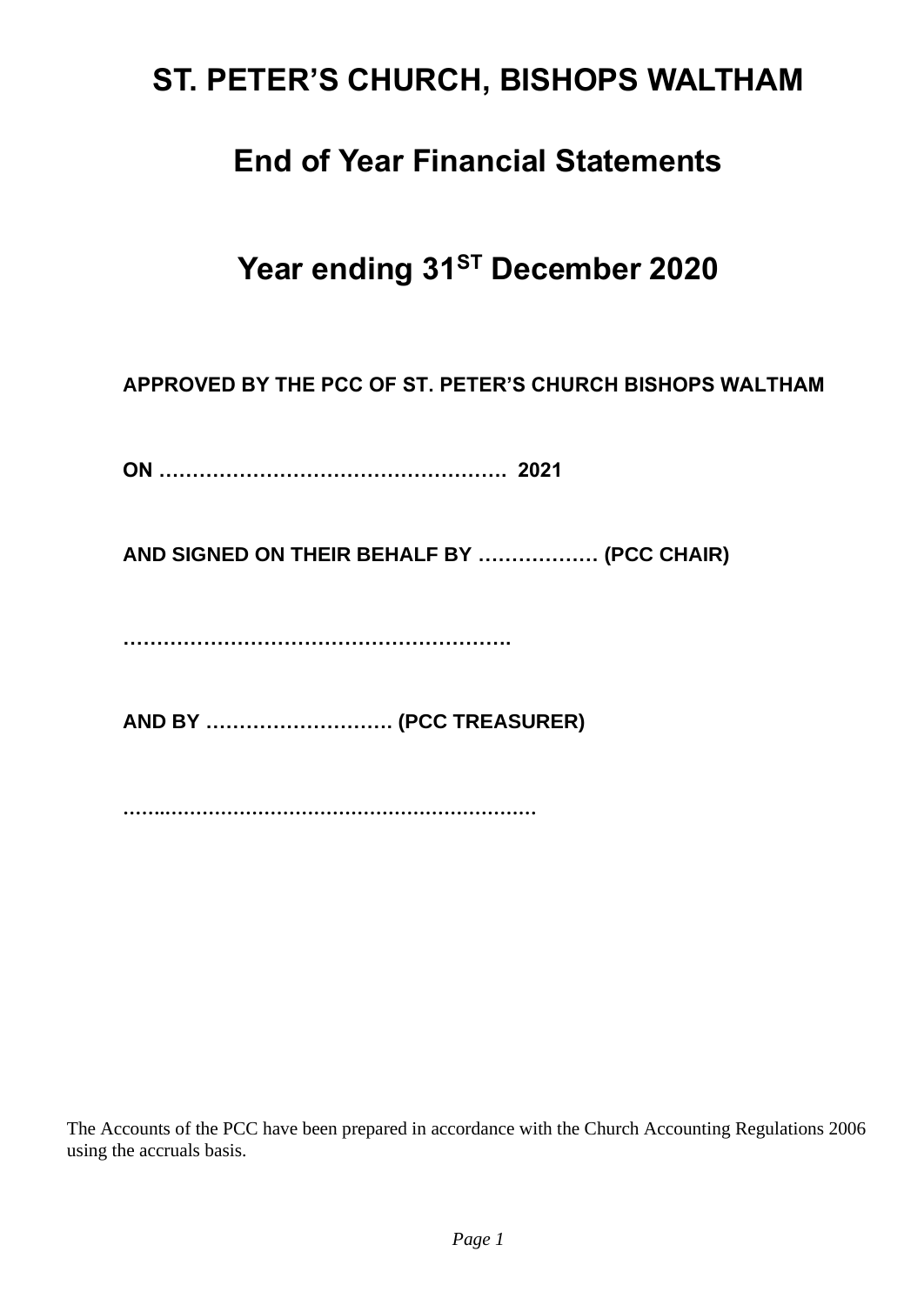## **Statement of Financial Activities**

|                                                                       | Undesignated<br><b>Funds</b> | <b>Designated</b><br><b>Funds</b> | <b>Total</b><br>2020 | <b>Total</b><br>2019 |
|-----------------------------------------------------------------------|------------------------------|-----------------------------------|----------------------|----------------------|
| <b>Incoming Resources</b><br><b>Planned Giving</b>                    |                              |                                   |                      |                      |
| Parish Giving & Standing Orders                                       | 110,101                      |                                   | 110,101              | 112,941              |
| Envelopes                                                             | 657                          |                                   | 657                  | 1,493                |
| <b>Tax Refund</b>                                                     | 27,176                       |                                   | 27,176               | 32,253               |
| <b>Voluntary Giving</b>                                               | 137,934                      |                                   | 137,934              | 146,687              |
| Collections                                                           | 1,808                        |                                   | 1,808                | 7,092                |
| Donations                                                             | 12,330                       | 6,250                             | 18,580               | 3,177                |
|                                                                       | 14,138                       | 6,250                             | 20,388               | 10,269               |
| Other voluntary incoming resources                                    |                              |                                   |                      |                      |
| Grants                                                                | 1,500                        |                                   | 1,500                | 1,500                |
| Overflow                                                              | 18                           |                                   | 18                   | 1,357                |
| Legacies<br>Organ/Music Fund                                          | 1,000                        |                                   | 1,000                | 301                  |
| Fabric Fund                                                           | 902                          |                                   | 902                  | 1,118                |
| <b>Communication Grants</b>                                           |                              | 7,021                             | 7,021                | 3,079                |
| Income from operating activities: to further the Council's<br>objects | 3,420                        | 7,021                             | 10,441               | 7,355                |
| <b>Unrestricted Fees</b><br>Miscellaneous                             | 4,367                        |                                   | 4,367                | 5,571                |
| Fundraising activities                                                | 542                          |                                   | 542                  | 3,036                |
| <b>Church Hall/Stables</b>                                            |                              | 9,072                             | 9,072                | 19,548               |
| Income from operating activities : to generate funds                  | 13,981                       | 9,072                             | 13,981               | 28,155               |
| Parish News                                                           |                              | 28,167                            | 28,167               | 27,036               |
|                                                                       |                              | 28,167                            | 28,167               | 27,036               |
| Income from investments                                               |                              |                                   |                      |                      |
| Interest/Dividends                                                    | 143                          |                                   | 143                  | 189                  |
| Other ordinary incoming resources                                     | 143                          |                                   | 143                  | 189                  |
| <b>BWEI</b>                                                           | -                            | 445,286                           | 445,286              |                      |
| Upham PCC                                                             | 5,868                        |                                   | 5,868                | 10,131               |
|                                                                       | 5,868                        | 445,286                           | 451,154              | 10,131               |
| <b>Total Incoming Resources</b>                                       | 166,412                      | 495,796                           | 662,208              | 229,822              |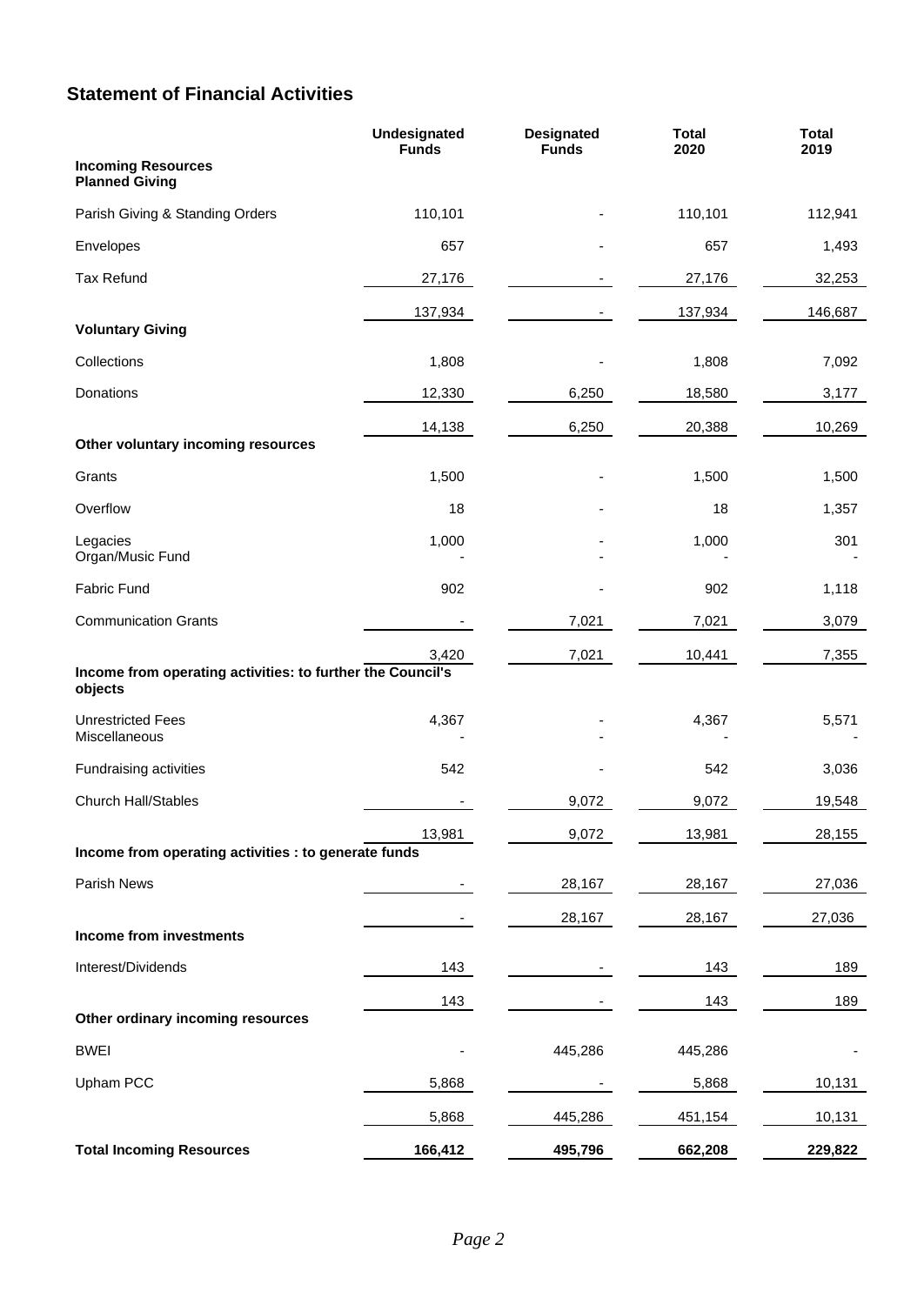|                                                                              | <b>Undesignated</b><br><b>Funds</b> | <b>Designated</b><br><b>Funds</b> | <b>Total</b><br>2020 | <b>Total</b><br>2019 |
|------------------------------------------------------------------------------|-------------------------------------|-----------------------------------|----------------------|----------------------|
| <b>Resources Expended</b><br><b>Grants: Missionary and Charitable Giving</b> |                                     |                                   |                      |                      |
| Overseas Mission                                                             | 5,500                               |                                   | 5,500                | 5,350                |
| Home Mission                                                                 | 3,411                               |                                   | 3,411                | 2,960                |
|                                                                              | 8,911                               |                                   | 8,911                | 8,310                |
| <b>Direct Activities</b>                                                     |                                     |                                   |                      |                      |
| Ministry & Mission                                                           | 97,080                              |                                   | 97,080               | 96,168               |
| Rector                                                                       | 3,188                               |                                   | 3,188                | 4,694                |
| Parishes Assistant                                                           | 9,518                               |                                   | 9,518                | 10,470               |
| Other 'Staff'                                                                | 105                                 |                                   | 105                  | 932                  |
| Rectory                                                                      | 994                                 |                                   | 994                  | 541                  |
| <b>Church Services</b>                                                       | 2,461                               |                                   | 2,461                | 3,044                |
| Church Fabric                                                                | 3,922                               | 11,117                            | 15,039               | 4,585                |
| Water                                                                        | 118                                 |                                   | 118                  | 207                  |
| Electric                                                                     | 788                                 |                                   | 788                  | 977                  |
| Gas                                                                          | 2,136                               |                                   | 2,136                | 2,706                |
| Cleaning                                                                     | 2,071                               |                                   | 2,071                | 1,119                |
| Insurance (inc Hall)                                                         | 3,778                               |                                   | 3,778                | 3,498                |
| Organists' fee                                                               | 5,932                               |                                   | 5,932                | 6,987                |
| Cost of Fundraising                                                          | 730                                 |                                   | 730                  | 1,239                |
| Family, Children & Youth Co-ordinator                                        | 16,106                              |                                   | 16,106               | 13,196               |
| Youth expenses                                                               | 2,522                               |                                   | 2,522                | 4,054                |
| Parish News                                                                  |                                     | 29,648                            | 29,648               | 27,301               |
| Churchyard                                                                   | 5,448                               |                                   | 5,448                | 5,223                |
| Communications                                                               | 728                                 | 7,021                             | 7,749                | 4,024                |
| Overflow @4                                                                  | 113                                 |                                   | 113                  | 705                  |
| Organ/Music Fund                                                             |                                     | 243                               | 243                  |                      |
| Hall/Stables                                                                 |                                     | 13,458                            | 13,458               | 19,548               |
|                                                                              | 157,738                             | 61,487                            | 219,225              | 211,218              |
| <b>Management and administration</b>                                         |                                     |                                   |                      |                      |
| Office                                                                       | 2,654                               |                                   | 2,654                | 4,003                |
|                                                                              | 2,654                               |                                   | 2,654                | 4,003                |
| <b>Total Resources Expended</b>                                              | 169,303                             | 61,487                            | 230,790              | 223,531              |
| <b>Transfers</b>                                                             | $-5,832$                            | 5,832                             |                      |                      |
| Net movement in funds                                                        | $-8,732$                            | 440,141                           | 431,418              | 53,140               |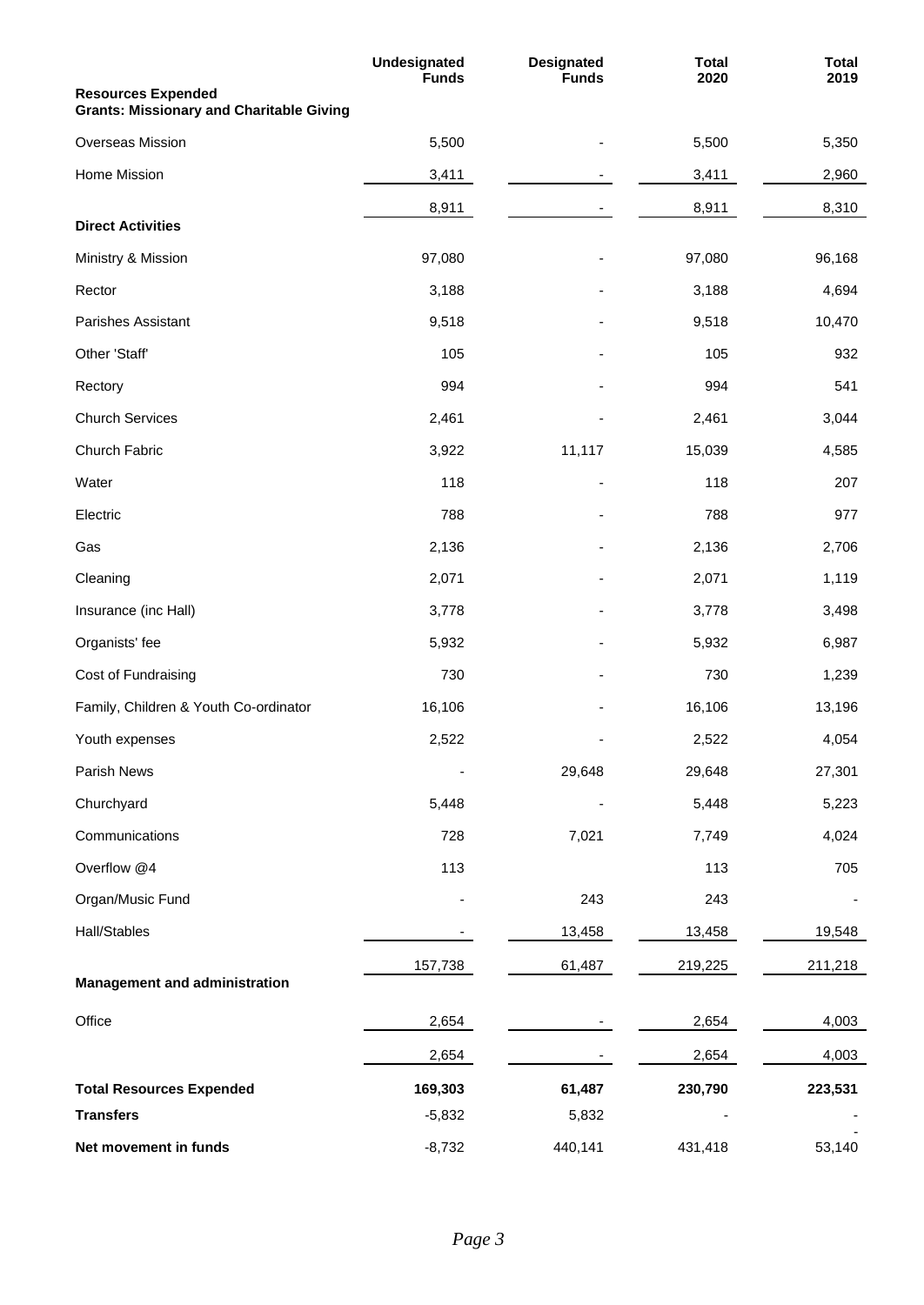|                                        | Undesignated<br><b>Funds</b> | <b>Designated</b><br><b>Funds</b> | Total<br>2020 | Total<br>2019 |
|----------------------------------------|------------------------------|-----------------------------------|---------------|---------------|
| Opening Funds as at 1st January 2020   | 54.998                       | 80.299                            | 135.297       | 82,157        |
| Closing Funds as at 31st December 2020 | 46.275                       | 520.440                           | 566.715       | 135,297       |

## **Statement of assets and liabilities**

|                                           | 2020    | 2019    |
|-------------------------------------------|---------|---------|
| Current assets - Cash at bank and in hand |         |         |
| Dep.Acct                                  | 179     | 22,342  |
| Current account                           | 28,730  | 22,277  |
| <b>Parish News</b>                        | 31,319  | 32,800  |
| Hall & Stables                            | 1.137   | 6,467   |
| CAF Cash                                  | 1.621   | 2,889   |
| <b>CAF Gold</b>                           | 61.409  | 48,522  |
| <b>BWEI/CCLA</b>                          | 375,921 | ۰.      |
| Shawbrook                                 | 66.399  |         |
| <b>Totals</b>                             | 566,716 | 135,297 |

## **Fund movement by type**

|                              | <b>Opening Balance</b><br>2020 | Incoming<br><b>Resources</b> | <b>Resources</b><br><b>Expended</b> | <b>Transfers</b> | <b>Closing Balance</b><br>2020 |
|------------------------------|--------------------------------|------------------------------|-------------------------------------|------------------|--------------------------------|
| <b>Undesignated Funds</b>    | 54,998                         | 166,412                      | 169,303                             | $-5,832$         | 46,275                         |
| Organ/Music fund             | 915                            |                              | 242                                 |                  | 673                            |
| <b>Fees Stipend</b>          | 1,882                          |                              |                                     | 2,669            | 4,551                          |
| Fees Local                   | 380                            |                              |                                     | 1,070            | 1,450                          |
| Fabric                       | 28,803                         | 6,250                        | 11,118                              |                  | 23,936                         |
| Home Mission Fund            | 2,150                          |                              |                                     | 3,287            | 5,437                          |
| <b>Overseas Mission Fund</b> | 5,437                          |                              |                                     | $-3,287$         | 2,150                          |
| Parish News                  | 29,765                         | 28,167                       | 29,648                              | 3,035            | 31,319                         |
| Hall & Stables               | 6,467                          | 9,072                        | 13,458                              | $-944$           | 1,137                          |
| Youth/Outreach               | 4,500                          |                              |                                     |                  | 4,500                          |
| Communications               |                                | 7,021                        | 7,021                               |                  |                                |
| <b>BWEI</b>                  |                                |                              |                                     | 2,968            | 2,968                          |
| <b>CCLA</b>                  |                                | 445,286                      |                                     | $-69,365$        | 375,921                        |
| Shawbrook                    |                                |                              |                                     | 66,399           | 66,399                         |
|                              | 135,297                        | 662,208                      | 230,790                             |                  | 566,715                        |